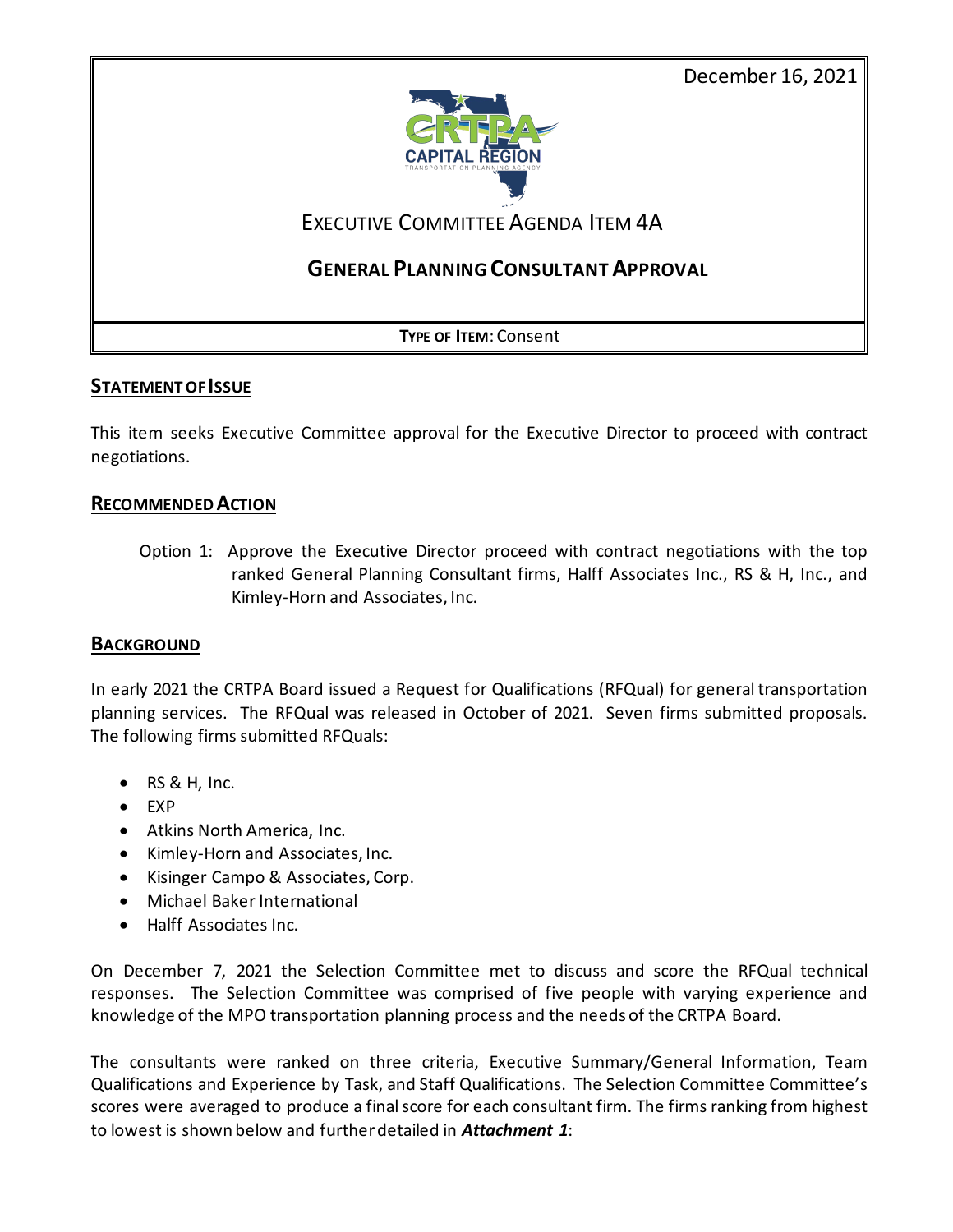- Halff Associates Inc.
- $\bullet$  RS & H, Inc.
- Kimley-Horn and Associates, Inc.
- Michael Baker International
- Atkins North America, Inc.
- Kisinger Campo & Associates, Corp.
- EXP

Within the released RFQ there is language that states the Selection Committee will shortlist consultant firms and the CRTPA may choose whether to proceed with oral presentations/interviews. There was a clear separation in points between the top three consultant teams and the other four firms. Therefore, the CRTPA recommended that the top three proceed for oral presentations/interviews, and the Selection Committee agreed.

On December 13, 2021 the Selection Committee met and heard presentations from all three firms. The oral presentations were scored on three areas, Presentations (oral and visual), Knowledge of MPO's role in the four listed task activities and method for each task activity. The four task activities the firms addressed are bicycle and pedestrian planning, safety, traffic operations/Intelligent transportation systems and corridor planning *(Attachment 2).*

All three firms scored in the range from 85-89 on the oral presentations/interviews and did an excellent job (Note: a report with the breakdown of final scores will be sent under separate cover.) The CRTPA Executive Director made a motion to accept all three firms with subsequent unanimous agreement of the Selection Committee. This item seeks Executive Committee approval to proceed with contract negotiations with Halff Associates Inc., RS & H, Inc., and Kimley-Horn and Associates, Inc.

### **OPTIONS**

- Option 1: Approve the Executive Director proceed with contract negotiations with the top ranked General Planning Consultant firms, Halff Associates Inc., RS & H, Inc., and Kimley-Horn and Associates, Inc. (Recommended)
	- Option 2: CRTPA Executive Committee Discretion.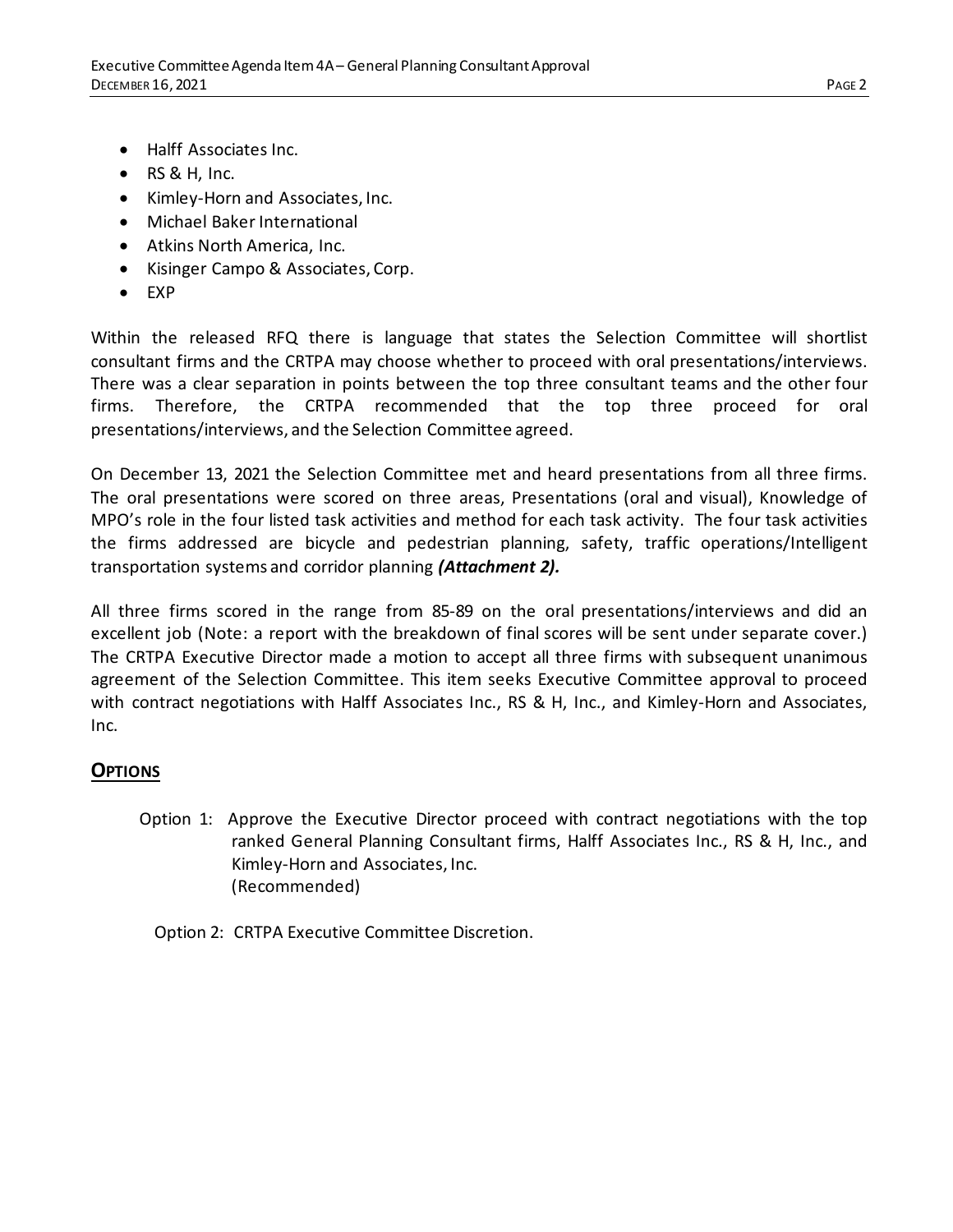# **RFP Evaluation Results**

## **Evaluation of RFQUAL-009-22-CD - Professional Services: Transportation Planning**

| Halff Associates, Inc.                             |        |              |         |                  |
|----------------------------------------------------|--------|--------------|---------|------------------|
| Criteria                                           | Weight | <b>Score</b> | Percent | <b>Points</b>    |
| Tab 1 - Executive Summary/General Information      | 10%    | 8.3 of 10    | 8.3%    | 8.3 of 10 pts    |
| Tab 2 - Team Qualifications and experience by Task | 45%    | 8.6 of 10    | 38.7%   | 38.7 of 45 pts   |
| Tab 3 - Staff Qualification                        | 45%    | 8.5 of 10    | 38.25%  | 38.25 of 45 pts  |
|                                                    |        | 25.4 of 30   | 85%     | 85.25 of 100 pts |
| RS&H, Inc.                                         |        |              |         |                  |
| Criteria                                           | Weight | <b>Score</b> | Percent | <b>Points</b>    |
| Tab 1 - Executive Summary/General Information      | 10%    | 8.2 of 10    | 8.2%    | 8.2 of 10 pts    |
| Tab 2 - Team Qualifications and experience by Task | 45%    | 8.54 of 10   | 38.43%  | 38.43 of 45 pts  |
| Tab 3 - Staff Qualification                        | 45%    | 8.54 of 10   | 38.43%  | 38.43 of 45 pts  |
|                                                    |        | 25.28 of 30  | 85%     | 85.06 of 100 pts |
| Kimley-Horn and Associates, Inc.                   |        |              |         |                  |
| Criteria                                           | Weight | <b>Score</b> | Percent | <b>Points</b>    |
| Tab 1 - Executive Summary/General Information      | 10%    | 8.1 of 10    | 8.1%    | 8.1 of 10 pts    |
| Tab 2 - Team Qualifications and experience by Task | 45%    | 8.2 of 10    | 36.9%   | 36.9 of 45 pts   |
| Tab 3 - Staff Qualification                        | 45%    | 8.5 of 10    | 38.25%  | 38.25 of 45 pts  |
|                                                    |        | 24.8 of 30   | 83%     | 83.25 of 100 pts |
| <b>Michael Baker International</b>                 |        |              |         |                  |
| Criteria                                           | Weight | <b>Score</b> | Percent | <b>Points</b>    |
| Tab 1 - Executive Summary/General Information      | 10%    | 7 of 10      | 7%      | 7 of 10 pts      |
| Tab 2 - Team Qualifications and experience by Task | 45%    | 7.1 of 10    | 31.95%  | 31.95 of 45 pts  |
| Tab 3 - Staff Qualification                        | 45%    | 8.16 of 10   | 36.72%  | 36.72 of 45 pts  |
|                                                    |        | 22.26 of 30  | 76%     | 75.67 of 100 pts |
| <b>Atkins North America, Inc.</b>                  |        |              |         |                  |
| Criteria                                           | Weight | <b>Score</b> | Percent | <b>Points</b>    |
| Tab 1 - Executive Summary/General Information      | 10%    | 7.8 of 10    | 7.8%    | 7.8 of 10 pts    |
| Tab 2 - Team Qualifications and experience by Task | 45%    | 6 of 10      | 27%     | 27 of 45 pts     |
| Tab 3 - Staff Qualification                        | 45%    | 7.9 of 10    | 35.55%  | 35.55 of 45 pts  |
|                                                    |        | 21.7 of 30   | 70%     | 70.35 of 100 pts |
| Kisinger Campo & Associates, Corp.                 |        |              |         |                  |
| Criteria                                           | Weight | <b>Score</b> | Percent | <b>Points</b>    |
| Tab 1 - Executive Summary/General Information      | 10%    | 6.8 of 10    | 6.8%    | 6.8 of 10 pts    |
| Tab 2 - Team Qualifications and experience by Task | 45%    | 6.9 of 10    | 31.05%  | 31.05 of 45 pts  |
| Tab 3 - Staff Qualification                        | 45%    | 7.08 of 10   | 31.86%  | 31.86 of 45 pts  |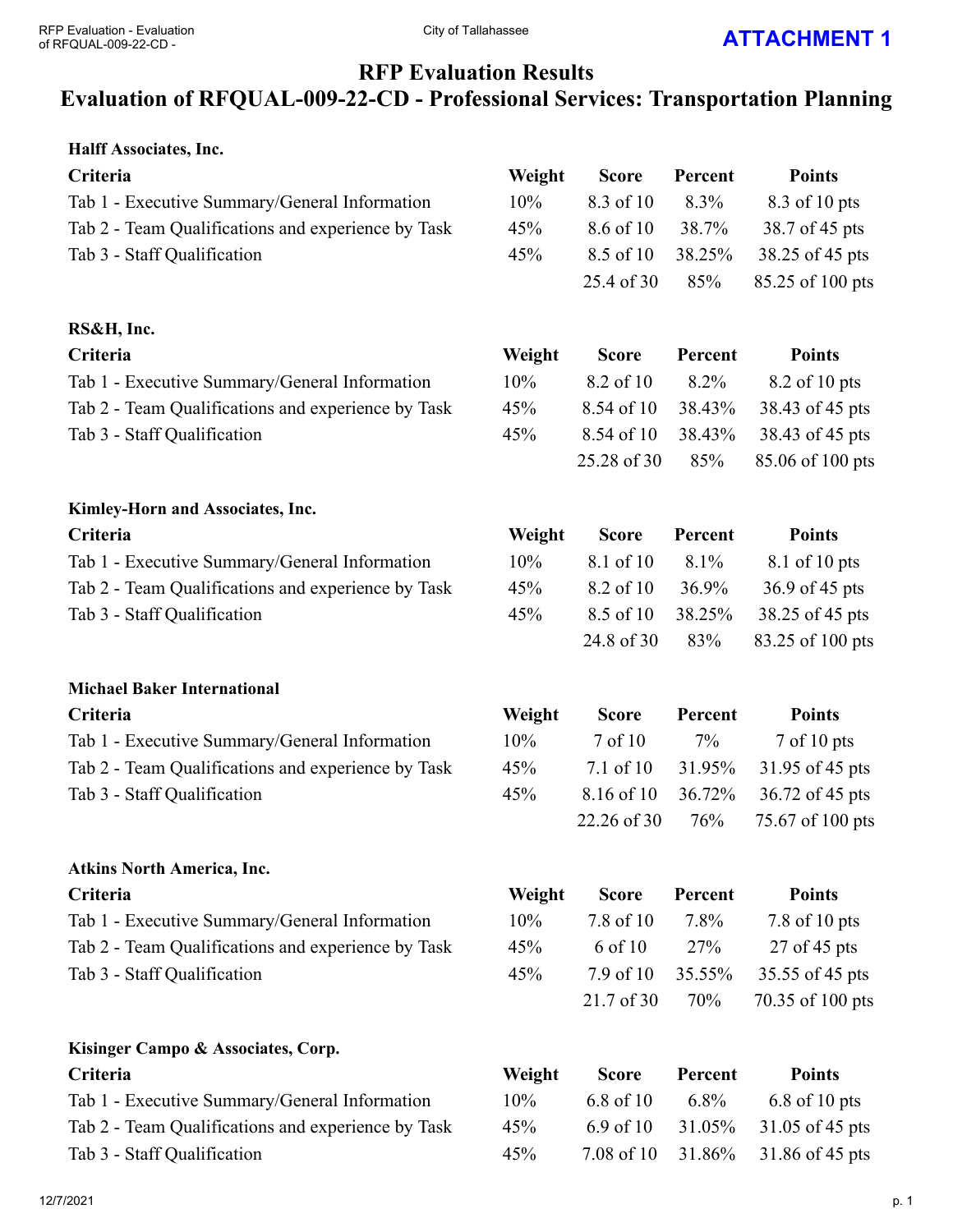### **Exp**

| Criteria                                           | <b>Weight</b> | <b>Score</b>       | Percent | <b>Points</b>    |
|----------------------------------------------------|---------------|--------------------|---------|------------------|
| Tab 1 - Executive Summary/General Information      | $10\%$        | 4 of 10            | $4\%$   | $4$ of 10 pts    |
| Tab 2 - Team Qualifications and experience by Task | 45%           | 5.6 of 10 $25.2\%$ |         | $25.2$ of 45 pts |
| Tab 3 - Staff Qualification                        | 45%           | 7 of 10            | 31.5%   | 31.5 of 45 pts   |
|                                                    |               | 16.6 of 30         | 61%     | 60.7 of 100 pts  |